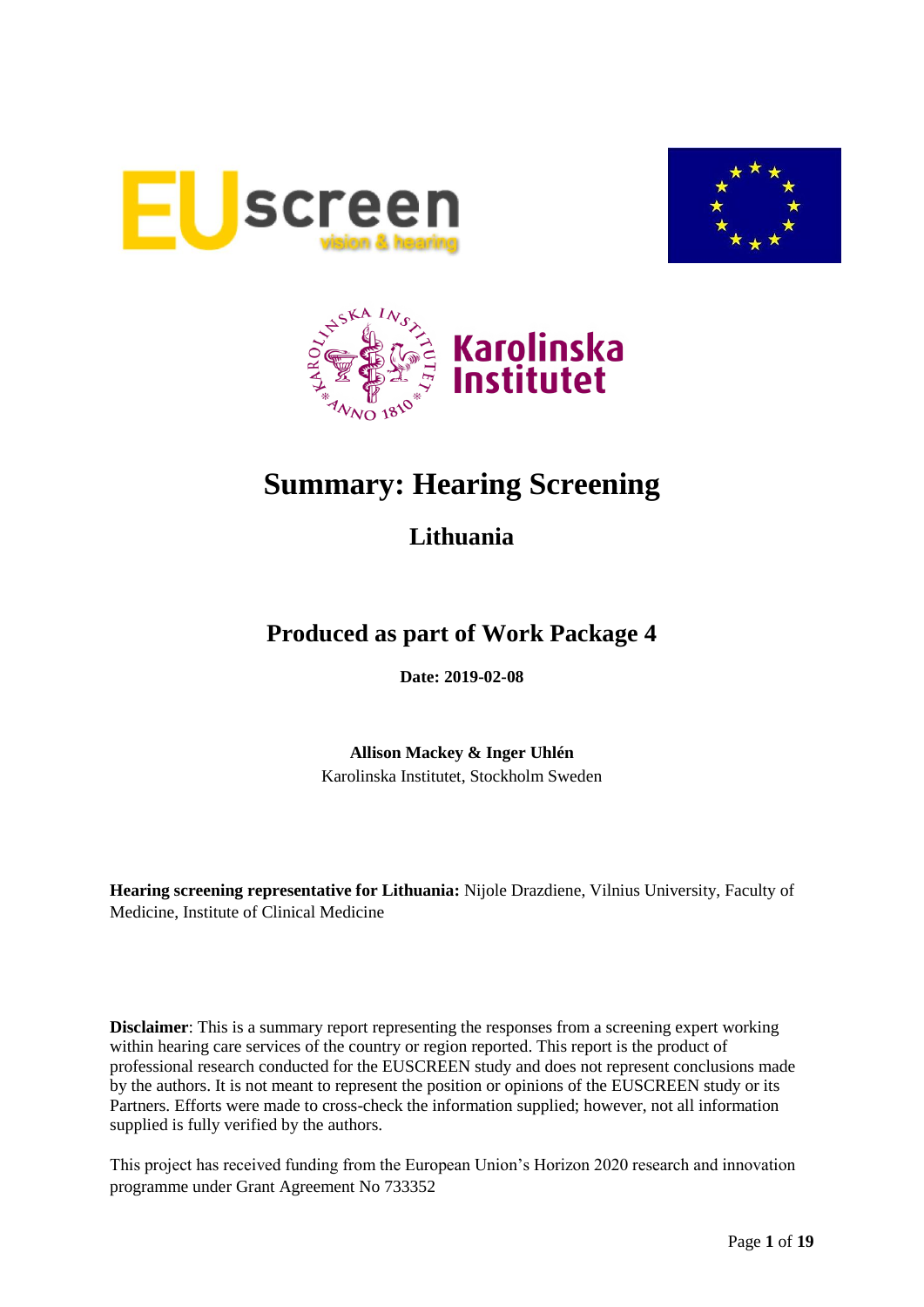

## **Table of Contents**

| 1. |      |  |  |  |  |
|----|------|--|--|--|--|
| 2. |      |  |  |  |  |
| 3. |      |  |  |  |  |
|    | 3.1. |  |  |  |  |
|    | 3.2. |  |  |  |  |
|    | 3.3. |  |  |  |  |
| 4. |      |  |  |  |  |
| 5. |      |  |  |  |  |
|    | 5.1. |  |  |  |  |
|    | 5.2. |  |  |  |  |
|    | 5.3. |  |  |  |  |
|    | 5.4. |  |  |  |  |
| 6. |      |  |  |  |  |
|    | 6.1. |  |  |  |  |
|    | 6.2. |  |  |  |  |
|    | 6.3. |  |  |  |  |
| 7. |      |  |  |  |  |
|    | 7.1. |  |  |  |  |
|    | 7.2. |  |  |  |  |
|    | 7.3. |  |  |  |  |
| 8. |      |  |  |  |  |
|    | 8.1. |  |  |  |  |
|    | 8.2. |  |  |  |  |
|    | 8.3. |  |  |  |  |
|    | 8.4. |  |  |  |  |
|    | 8.5. |  |  |  |  |
|    | 8.6. |  |  |  |  |
| 9. |      |  |  |  |  |
|    | 9.1. |  |  |  |  |
|    | 9.2. |  |  |  |  |
|    | 9.3. |  |  |  |  |
|    | 9.4. |  |  |  |  |
|    | 9.5. |  |  |  |  |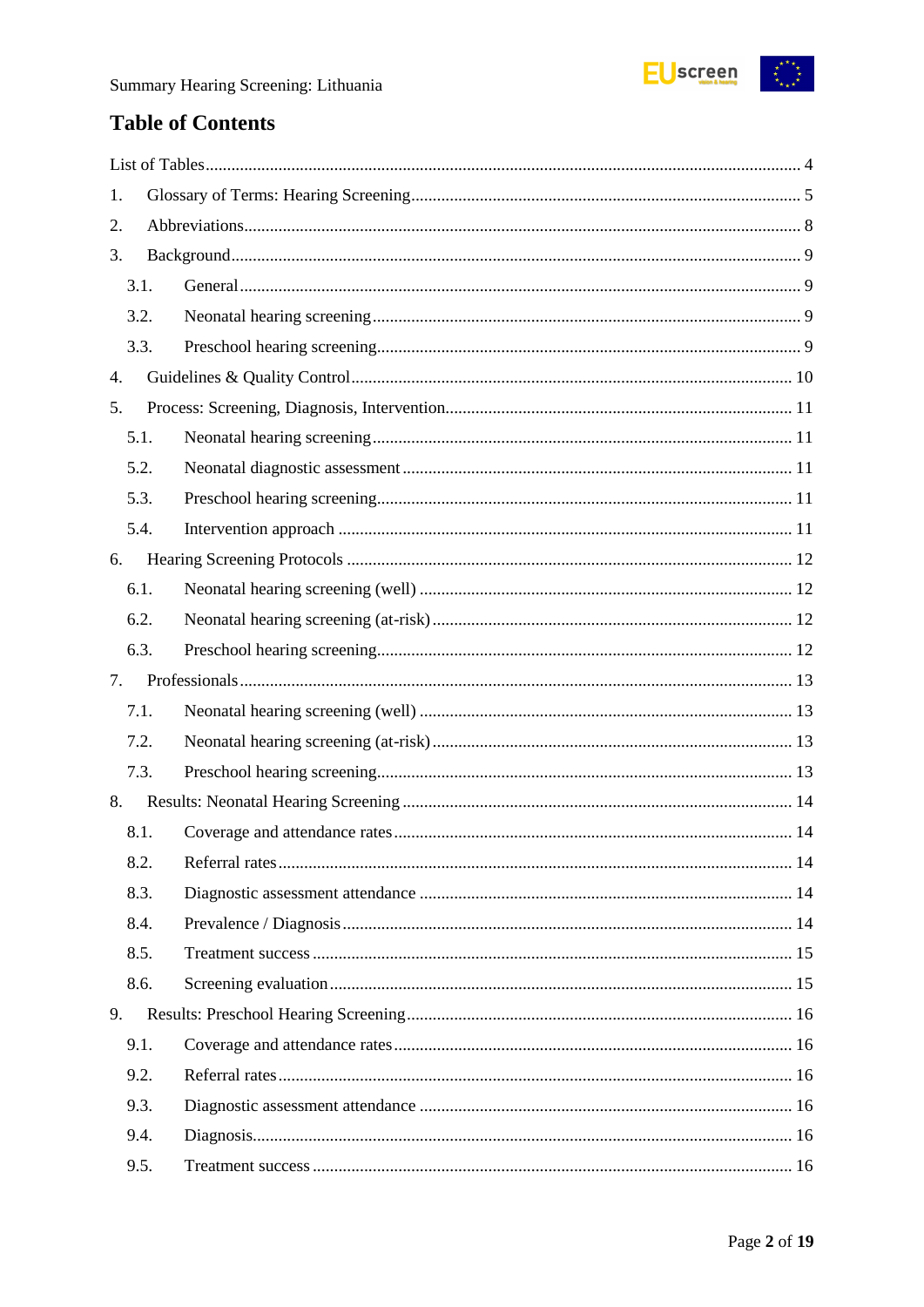

| 9.6.  |  |
|-------|--|
| 10.   |  |
| 10.1. |  |
| 10.2. |  |
| 10.3. |  |
| 10.4. |  |
| 10.5. |  |
| 10.6. |  |
| 11.   |  |
| 11.1. |  |
| 11.2. |  |
| 11.3. |  |
| 11.4. |  |
| 12.   |  |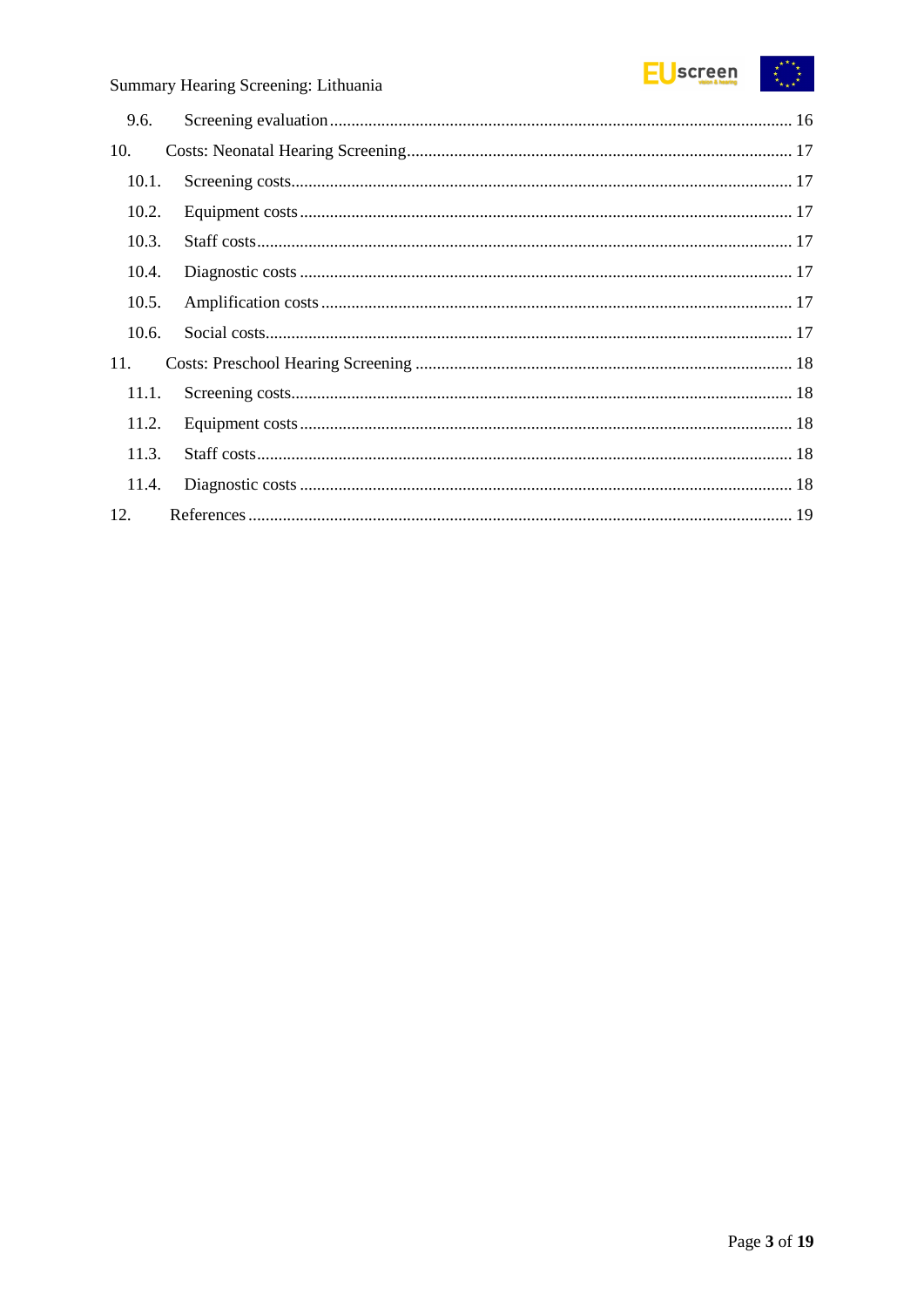

## <span id="page-3-0"></span>**List of Tables**

| <b>Table 2:</b> Referral rates for each step of the neonatal hearing screening programme (among all infants) |  |
|--------------------------------------------------------------------------------------------------------------|--|
|                                                                                                              |  |
| <b>Table 3:</b> Prevalence of neonatal permanent hearing loss (per 1000 neonates) in Lithuania (Vilnius      |  |
| University Hospital, Santaros Clinics, 2016; Lithuanian University of Health Sciences, Kaunas                |  |
|                                                                                                              |  |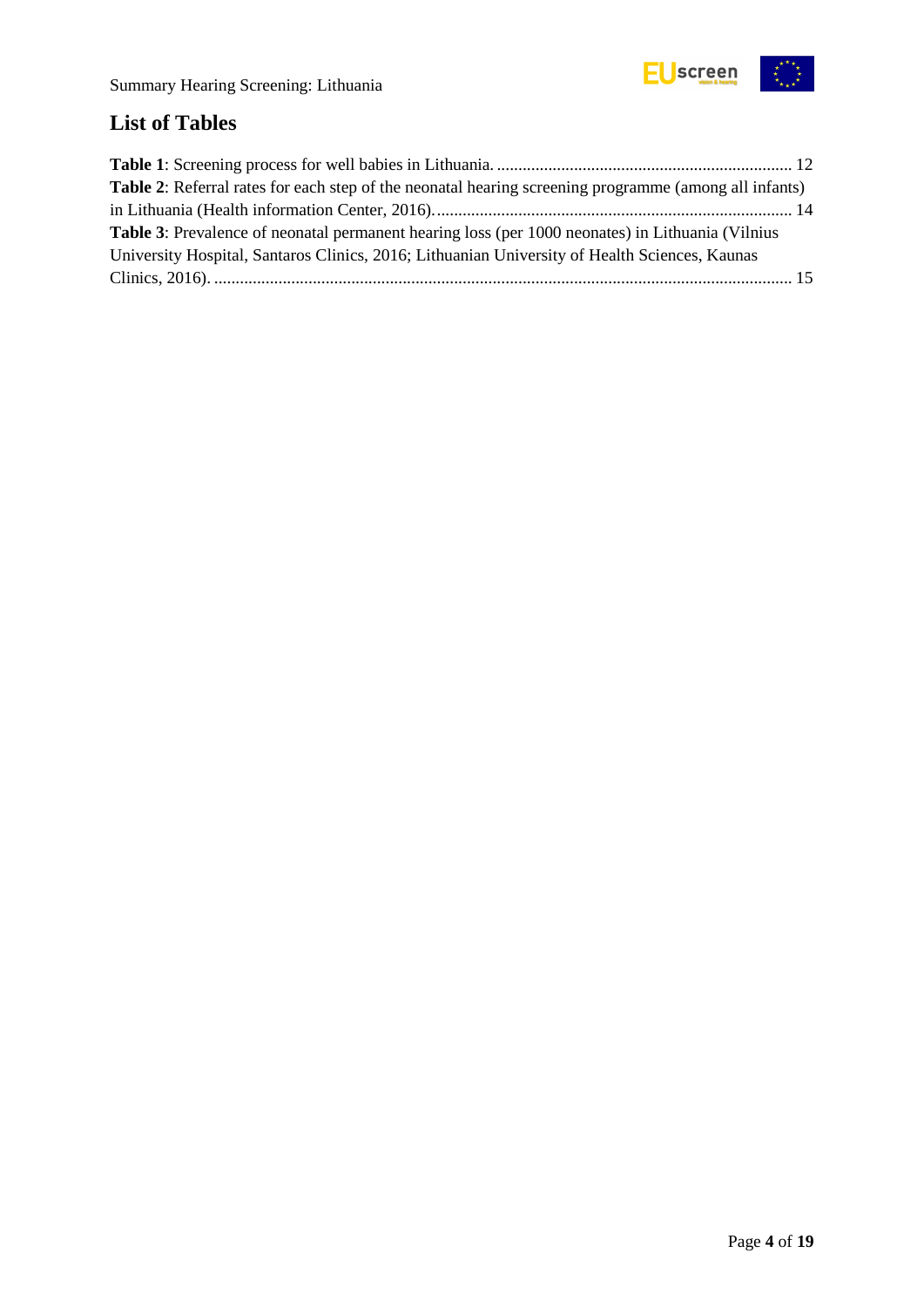## <span id="page-4-0"></span>**1. Glossary of Terms: Hearing Screening**

| <b>Abnormal test result</b>                     | A test result where a normal "pass" response could not be detected under<br>good conditions. The result on screening equipment may indicate "no<br>response," "fail," or "refer."                                                                                                                                                                                                                                                                                                                                                                                                                                                                                                                                                                                |  |  |  |
|-------------------------------------------------|------------------------------------------------------------------------------------------------------------------------------------------------------------------------------------------------------------------------------------------------------------------------------------------------------------------------------------------------------------------------------------------------------------------------------------------------------------------------------------------------------------------------------------------------------------------------------------------------------------------------------------------------------------------------------------------------------------------------------------------------------------------|--|--|--|
| <b>Attendance rate</b>                          | The proportion of all those invited for screening that are tested and receive<br>a result,<br>Invited for screening includes all those that are offered the<br>screening test.<br>Tested and receive a result could be a "pass" or "fail".<br>Attendance rate provides information on the willingness of families to<br>participate in screening.                                                                                                                                                                                                                                                                                                                                                                                                                |  |  |  |
| <b>Attendance rate in</b><br>first year of life | See definition of Attendance rate.<br>The calculation cut-off is after one year of life.                                                                                                                                                                                                                                                                                                                                                                                                                                                                                                                                                                                                                                                                         |  |  |  |
| <b>Compliance with</b>                          | The percentage of those who are referred from screening to a diagnostic<br>assessment that actually attend the first diagnostic assessment.                                                                                                                                                                                                                                                                                                                                                                                                                                                                                                                                                                                                                      |  |  |  |
| referral (percentage)                           | Percentage of compliance provides information on the willingness of<br>families to attend the diagnostic assessment after referral from screening.                                                                                                                                                                                                                                                                                                                                                                                                                                                                                                                                                                                                               |  |  |  |
| <b>Coverage</b>                                 | The proportion of those eligible for screening that are tested and receive a<br>result within a specific time.<br>Eligible for screening includes those within the population that are<br>covered under the screening or health care program.<br>Tested and receive a result could be a "pass" or "refer to<br>diagnostic assessment".<br>Specific time can be defined, such as 1 month after birth, 3 months<br>after birth, etc.<br>Coverage provides information on the overall effectiveness and timeliness<br>of a complete screening programme.<br>Factors such as being offered screening, willingness to participate, missed<br>screening, ability to complete the screen, and ability to document the<br>screening results will influence the coverage. |  |  |  |
| Coverage in first<br>year of life               | See definition of Coverage.<br>The specific time is pre-defined as within the first year of life.<br>In other words, the coverage is the proportion of those eligible for<br>screening that complete the screening sequence to a final result within the<br>first year of life.                                                                                                                                                                                                                                                                                                                                                                                                                                                                                  |  |  |  |
| <b>False negatives</b>                          | The percentage of infants/children with a hearing loss (defined by the<br>target condition) that receive a result of "pass" during screening.                                                                                                                                                                                                                                                                                                                                                                                                                                                                                                                                                                                                                    |  |  |  |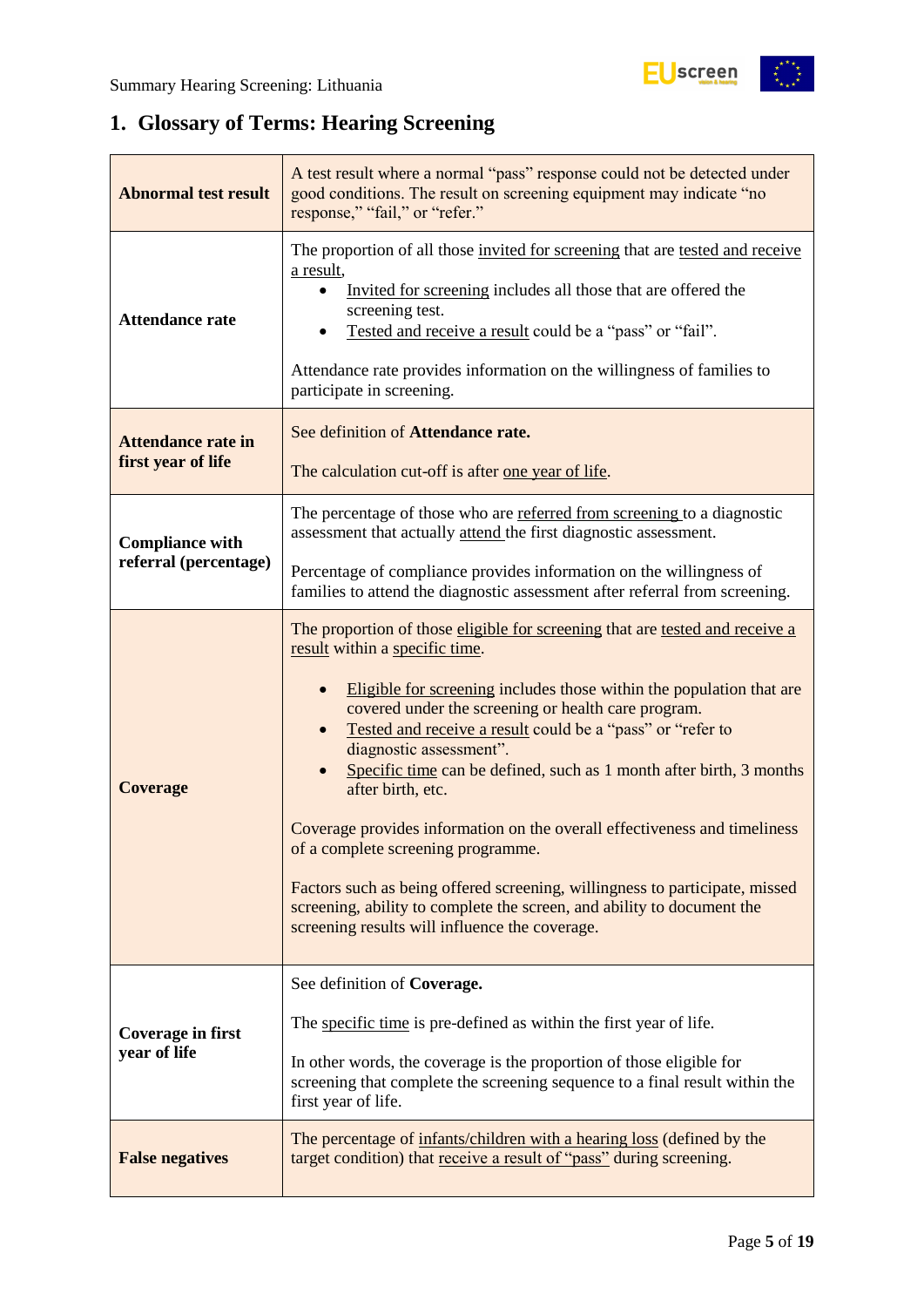

|                                             | Example: If 100 infants with hearing loss are screened, and 1 infant passes<br>the screening, the percentage of false negatives is 1%.                                                                        |  |  |
|---------------------------------------------|---------------------------------------------------------------------------------------------------------------------------------------------------------------------------------------------------------------|--|--|
|                                             | The percentage of infants/children with normal hearing that receive a<br>result of "fail" from the final screening test.                                                                                      |  |  |
| <b>False positives</b>                      | Example: If 100 infants with normal hearing are screened, and 3 infants<br>fail the screening and are referred for diagnostic assessment, the<br>percentage of false positives is 3%.                         |  |  |
| <b>Guidelines</b>                           | Recommendations or instructions provided by an authoritative body on the<br>practice of screening in the country or region.                                                                                   |  |  |
| <b>Hearing screening</b><br>professional    | A person qualified to perform hearing screening, according to the practice<br>in your country or region.                                                                                                      |  |  |
| <b>Inconclusive test</b><br>result          | A test result where a normal "pass" response could not be detected due to<br>poor test conditions.                                                                                                            |  |  |
| <b>Invited for screening</b>                | Offered screening.                                                                                                                                                                                            |  |  |
| <b>Outcome of hearing</b><br>screening      | An indication of the effectiveness or performance of screening, such as a<br>measurement of coverage rate, referral rate, number of infants detected,<br>etc.                                                 |  |  |
| <b>Permanent hearing</b>                    | A hearing impairment that is <i>not</i> due to a temporary or transient condition<br>such as middle ear fluid.                                                                                                |  |  |
| loss                                        | Permanent hearing loss can be either sensorineural or permanent<br>conductive.                                                                                                                                |  |  |
| <b>Positive predictive</b>                  | The percentage of infants/children referred from screening who have a<br>confirmed hearing loss, as described by your protocol or guideline and<br>indicated in the <b>Target Condition</b> (see definition). |  |  |
| value                                       | For example, if 100 babies are referred from screening for diagnostic<br>assessment and 90 have normal hearing while 10 have a confirmed hearing<br>loss, the positive predictive value would be 10%.         |  |  |
| <b>Preschool or</b><br>(pre)school children | All children between 3-6 years of age.                                                                                                                                                                        |  |  |
| <b>Preschool or</b>                         | Screening that takes place during the time children are between 3-6 years<br>of age.                                                                                                                          |  |  |
| (pre)school screening                       | This refers to <i>any</i> hearing screening during this age. The location of the<br>screening is irrelevant to the definition.                                                                                |  |  |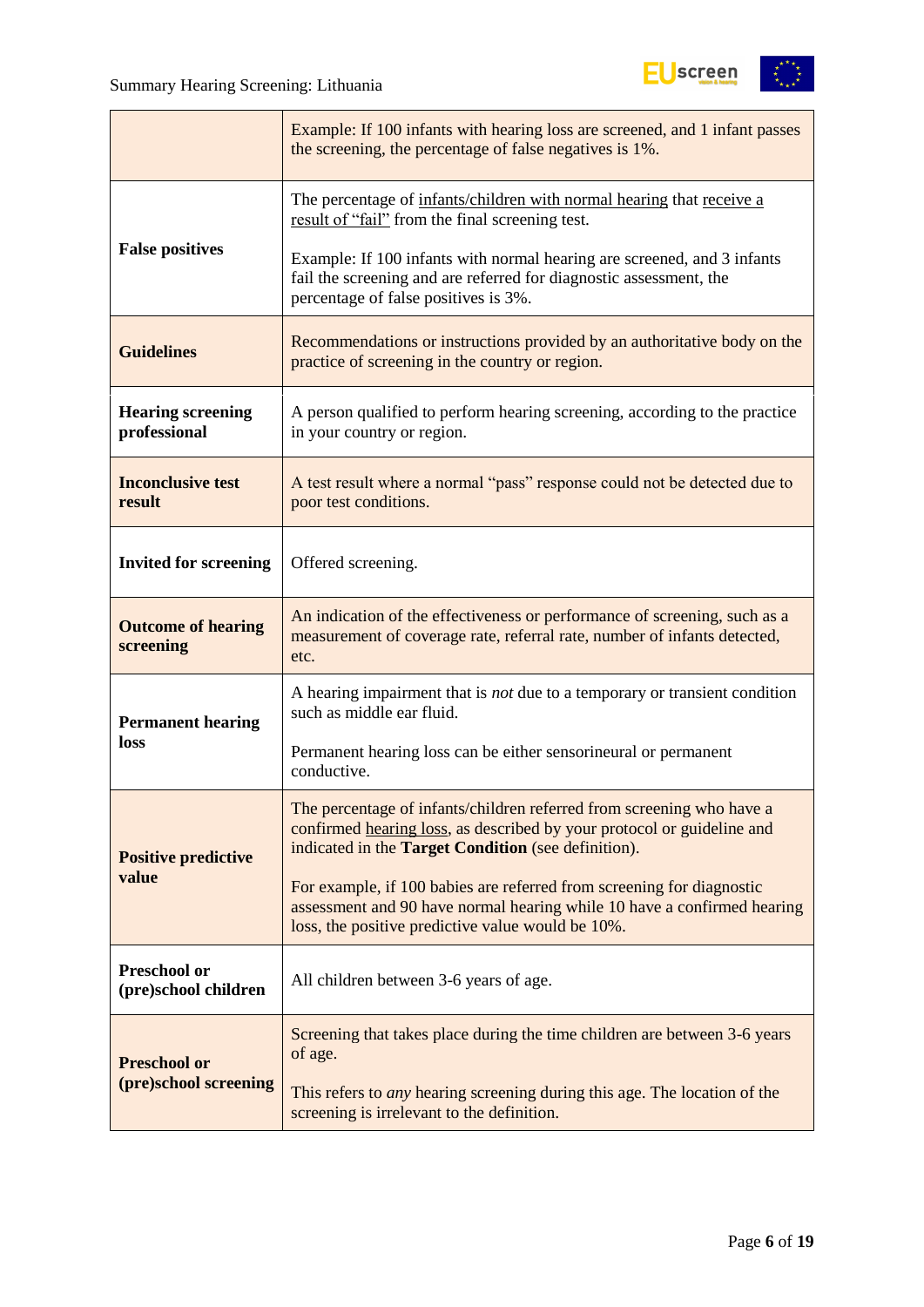$\overline{1}$ 



| <b>Prevalence</b>           | The number or percentage of individuals with a specific disease or<br>condition. Prevalence can either be expressed as a percentage, proportion,<br>or as the value per 1000 individuals within the same demographic.                                                                                                                                                                                                          |  |  |
|-----------------------------|--------------------------------------------------------------------------------------------------------------------------------------------------------------------------------------------------------------------------------------------------------------------------------------------------------------------------------------------------------------------------------------------------------------------------------|--|--|
| <b>Programme</b>            | An organized system for screening, which could be based nationally,<br>regionally or locally.                                                                                                                                                                                                                                                                                                                                  |  |  |
| <b>Protocol</b>             | Documented procedure or sequence for screening, which could include<br>which tests are performed, when tests are performed, procedures for<br>passing and referring, and so forth.                                                                                                                                                                                                                                             |  |  |
| <b>Quality assurance</b>    | A method for checking and ensuring that screening is functioning<br>adequately and meeting set goals and benchmarks.                                                                                                                                                                                                                                                                                                           |  |  |
| Referral criteria           | A pre-determined cut-off boundary for when an infant/child should be re-<br>tested or seen for a diagnostic assessment.                                                                                                                                                                                                                                                                                                        |  |  |
|                             | For example, referral criteria may be "no response" at 35 dB nHL.                                                                                                                                                                                                                                                                                                                                                              |  |  |
| <b>Risk babies / Babies</b> | All infants that are considered to be at-risk or have risk-factors for hearing<br>loss according to the screening programme.                                                                                                                                                                                                                                                                                                   |  |  |
| at-risk                     | Two common risk factors are admission to the neonatal-intensive care unit<br>(NICU) or born prematurely. However, other risk factors for hearing loss<br>may also be indicated in the screening programme.                                                                                                                                                                                                                     |  |  |
|                             | The percentage of infants/children with hearing loss that are identified via<br>the screening program.                                                                                                                                                                                                                                                                                                                         |  |  |
| <b>Sensitivity</b>          | For example, if 100 babies with hearing loss are tested, and 98 of these<br>babies are referred for diagnostic assessment while 2 pass the screening,<br>the sensitivity is 98%.                                                                                                                                                                                                                                               |  |  |
|                             | The percentage of infants/children with normal hearing that pass the<br>screening.                                                                                                                                                                                                                                                                                                                                             |  |  |
| <b>Specificity</b>          | For example, if 100 babies with normal hearing are tested, and 10 of these<br>babies are referred for diagnostic assessment and 90 pass the screening, the<br>specificity is 90%.                                                                                                                                                                                                                                              |  |  |
| <b>Target condition</b>     | The hearing loss condition you are aiming to detect via your screening<br>programme. This includes:<br>The laterality of the condition, whether the program aims to detect<br>both unilateral and bilateral hearing loss or just bilateral hearing<br>loss.<br>The severity of the condition, whether the program aims to detect<br>$\bullet$<br>hearing $loss \ge 30$ dB HL, $\ge 35$ dB HL, $\ge 40$ dB HL or $\ge 45$ dB HL |  |  |
| <b>Well, healthy babies</b> | Infants who are <i>not</i> admitted into the NICU or born prematurely.<br>Well, healthy babies may or may not have additional risk factors for<br>hearing loss, according to the procedures indicated in the specific<br>screening programme.                                                                                                                                                                                  |  |  |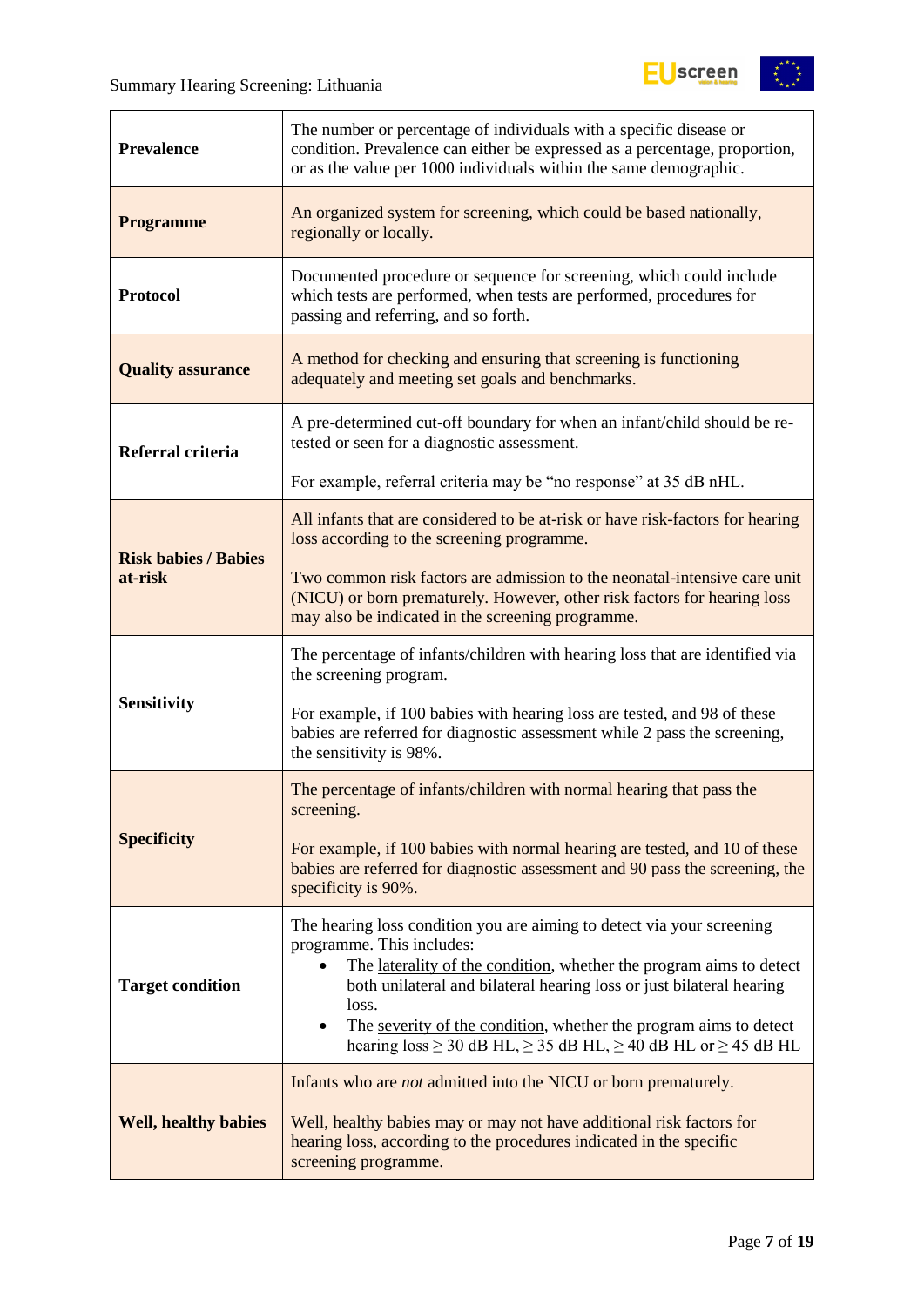

### <span id="page-7-0"></span>**2. Abbreviations**

- ABR auditory brainstem response
- aABR automatic auditory brainstem response
- ANSD auditory neuropathy spectrum disorder
- ASSR auditory steady-state response
- CI cochlear implant
- CMV cytomegalovirus
- dB HL decibel hearing level
- dB nHL decibel normalized hearing level
- dB SNR decibel signal-to-noise ratio
- DPOAE distortion product otoacoustic emissions
- HA hearing aid
- NICU neonatal intensive care unit
- OAE otoacoustic emissions
- TEOAE transient-evoked otoacoustic emissions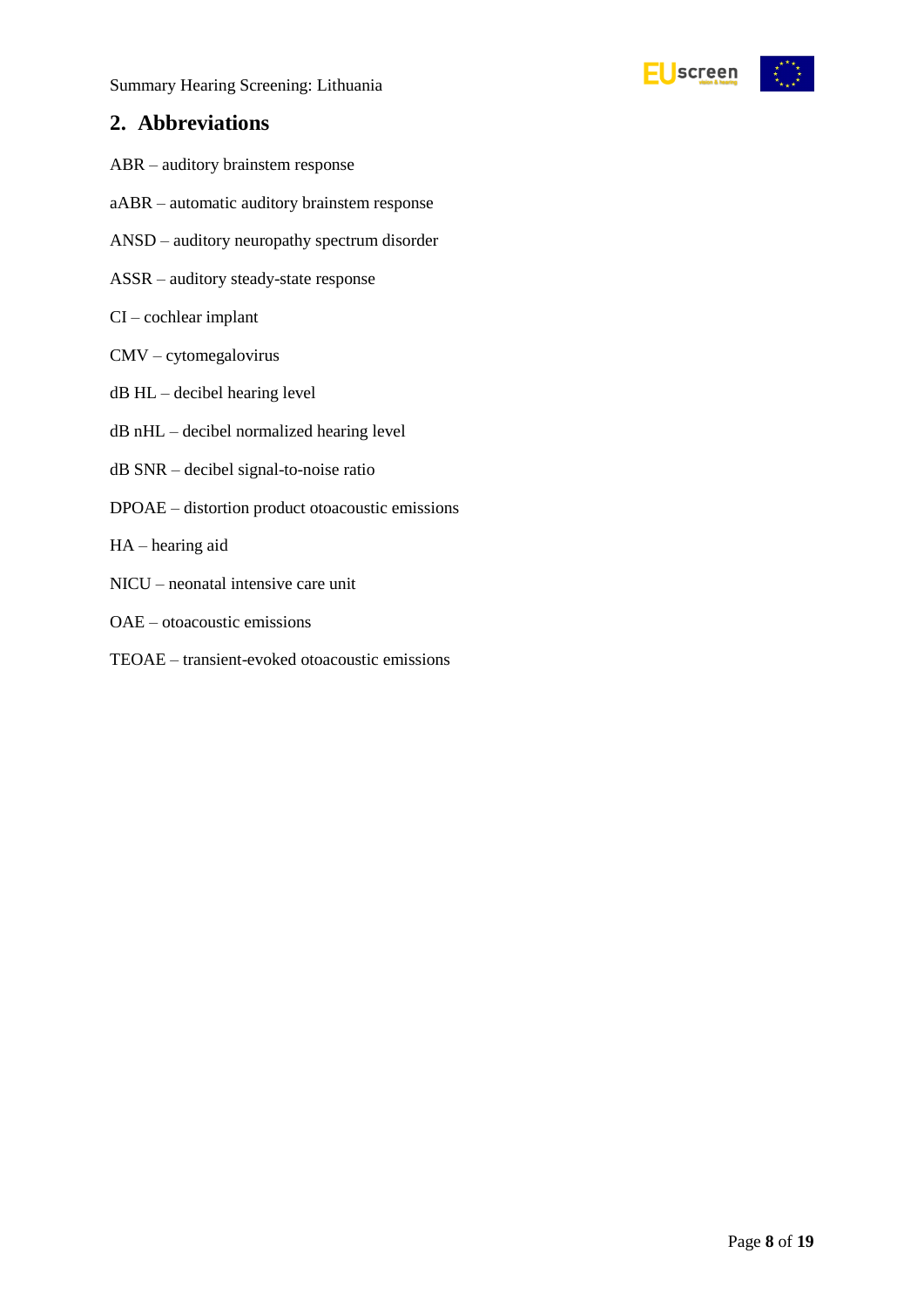

### <span id="page-8-0"></span>**3. Background**

In Lithuania, hearing screening is organized nationally.

The following report contains information with regards to hearing screening in the entire country of Lithuania.

#### <span id="page-8-1"></span>**3.1. General**

Lithuania has a total area of 65 300  $km^2$  and a population of 2 819 753 as of 2016. The birthrate in Lithuania was 30 623 in 2016 (Lithuanian Department of Statistics, 2018).

The World Bank income classification categorizes Lithuania as a high-income country (The World Bank, 2018). The gross domestic product (GDP) is €3653.2 per capita (Lithuanian Department of Statistics, 2018).

From the World Health Organization (WHO) Global Health Expenditure Database, health expenditure in Lithuania in 2015 was 923 USD or €795 per capita (World Health Organization, 2018).

In Lithuania, each birth is registered with the Information Society Development Committee according to law. Data acquired from the 2016 United Nations Demographic Yearbook and from the Lithuanian Department of Statistics (2018) indicate an infant mortality rate of 4.2 per 1000 for the country of Lithuania in 2015, a rate of 4.3 per 1000 in urban areas and 4.0 per 1000 in rural areas (United Nations Statistics Division, 2016). Infant mortality rate was 4.5 in 2016 (Lithuanian Department of Statistics, 2018).

#### <span id="page-8-2"></span>**3.2. Neonatal hearing screening**

In Lithuania, neonatal hearing screening is conducted universally, with all babies in the country having access to hearing screening, though screening is not obligatory for parents. The universal programme for well and at-risk babies was first implemented in 1998 through an initiative led by neonatologists and hearing specialists in the country, and by 2014, neonatal hearing screening was available across the country. Neonatal hearing screening is embedded in the Preventive Child Health Care screening system. Today, screening is funded through the Health Insurance and organized by the Ministry of Health.

There are no regional differences in Lithuania with regards to the protocol used for screening either well babies and at-risk babies.

#### <span id="page-8-3"></span>**3.3. Preschool hearing screening**

In Lithuania, preschool hearing screening is not performed.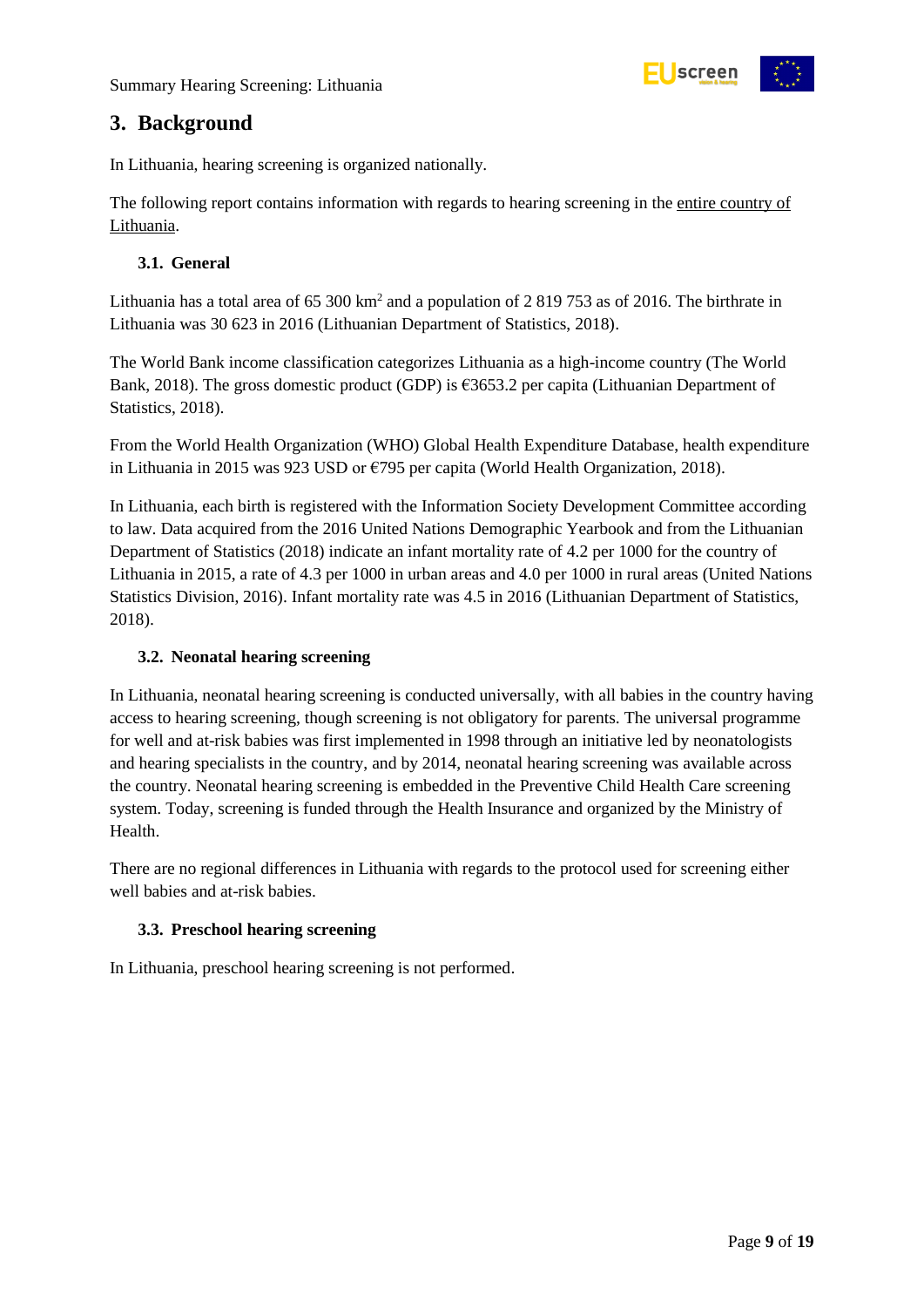

### <span id="page-9-0"></span>**4. Guidelines & Quality Control**

National guidelines for hearing screening exists in Lithuania together with a national protocol (Ministry of Health, Republic of Lithuania, 2013).

The content of hearing screening programme was decided on by the Ministry of Health, a professional body of ENT specialists, specialists for children's health care, and the public health organization. The content of the programme has not been changed since its start and there is no revision process in place.

Quality assurance of hearing screening programmes is not imposed by the government; however, information is collected about hearing screening outcomes through auditing. Through the Health Information Centre in the Institute of Hygiene of the Ministry of Health, data are aggregated across maternity hospitals in Lithuania on hearing screening results. These data include all groups of infants, including well, healthy babies, premature infants, infants with risk factors, and infants admitted to the NICU. However, these data contain only screening results; follow-up results are not collected in this centralized database, and therefore, these data cannot be used for monitoring the effectiveness of the hearing screening protocol.

Annual reports are not published; however, as indicated, screening data from maternity hospitals are reviewed by the Ministry of Health and the Perinatology Integrated Healthcare Management Committee. Findings from each review are discussed among neonatal hearing screening professionals and shared with the maternity hospitals.

Data are unavailable on whether research has been performed on hearing screening in Lithuania apart from auditing.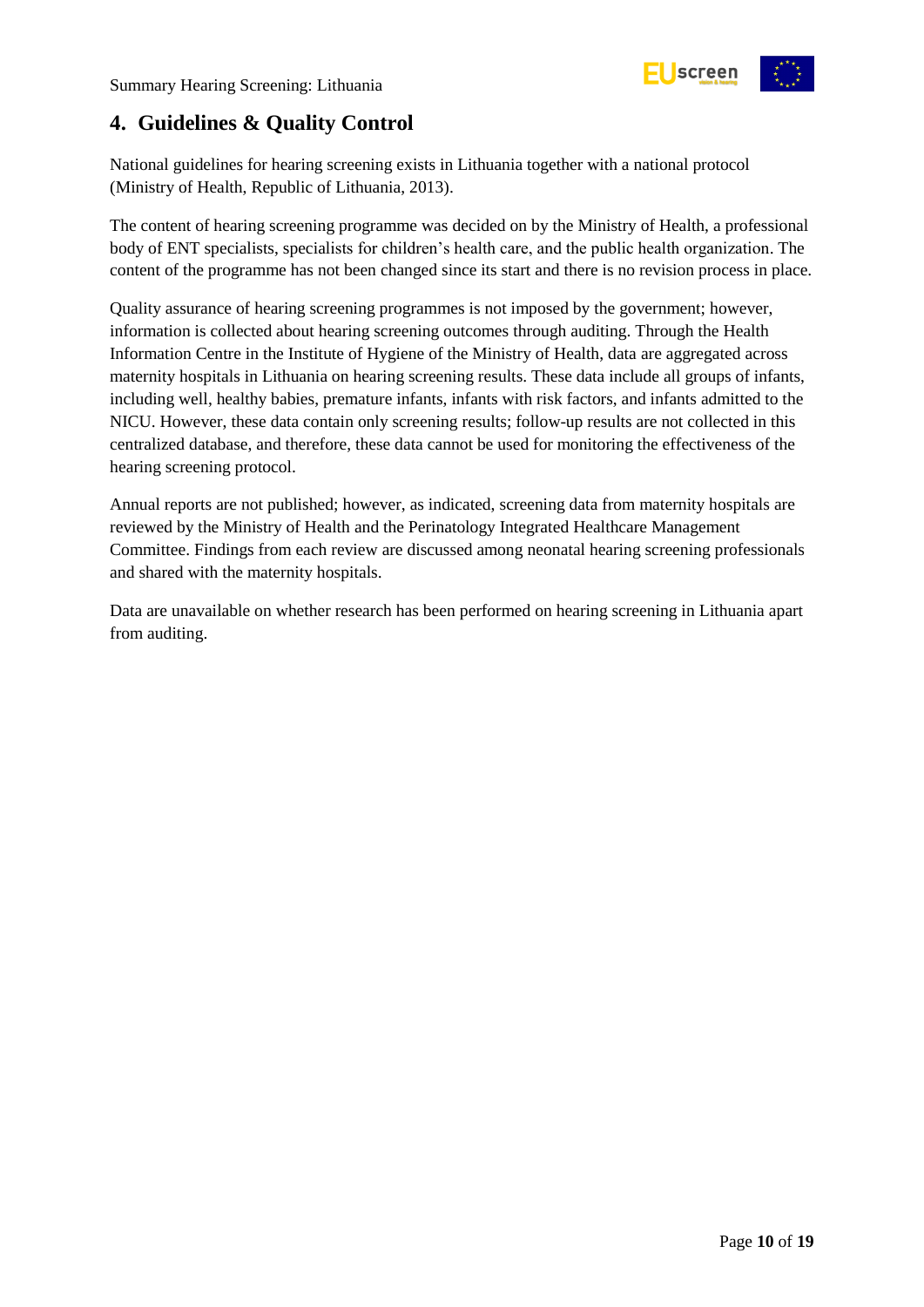

### <span id="page-10-0"></span>**5. Process: Screening, Diagnosis, Intervention**

#### <span id="page-10-1"></span>**5.1. Neonatal hearing screening**

In Lithuania, well babies and at-risk babies are screened in the hospital, where the average length of stay is estimated to be 2-3 days. If the infant was not born in a hospital, the family physician is responsible for referring the infant to a health care centre or private clinic where screening can be performed. It is estimated that up to 0.7% of infants are born at home. Well-baby and at-risk families are invited to participate in neonatal screening by pediatricians. Parents are informed of the importance of screening and provided written information in the form of a leaflet.

Neonatal hearing screening for both well- and at-risk babies should be completed before 3 months of age. If for any reason an infant is not screened directly in the maternity ward, this initial screen should take place within 28 days.

The target condition for screening for well- and at-risk babies is a unilateral or bilateral hearing loss of  $≥25$  dB HL.

In Lithuania, there are no differences in screening protocol between well and at-risk babies. However, for approximately 5% of infants, their health condition, risk factors and gestational age are considered when performing newborn hearing screening.

At-risk infants are defined as those with a family history of permanent childhood hearing impairment, maternal infections during pregnancy or delivery (e.g., toxoplasmosis, syphilis, HIV, hepatitis B, rubella, CMV, herpes simplex), physical problems of the head, face, ears or neck (e.g. cleft lip/palate, ear pits/tags, atresia), ototoxic medications given in the neonatal period, syndromes associated with hearing loss (Pendred, Usher, Waardenburg, neurofibromatosis), admission to the neonatal intensive care unit for  $> 5$  days, prematurity  $< 37$  weeks, or hyperbilirubinemia.

Approximately 5.8% of infants are born prematurely and approximately 1.8% of neonates are admitted to NICUs or hospitals other than maternity hospitals. The prevalence of CMV infections among neonates or meningitis is unknown.

#### <span id="page-10-2"></span>**5.2. Neonatal diagnostic assessment**

The diagnostic assessment tests performed after neonatal hearing screening referral are an ABR and ASSR test, which should be completed by 6 months of age.

#### <span id="page-10-3"></span>**5.3. Preschool hearing screening**

Not applicable.

#### <span id="page-10-4"></span>**5.4. Intervention approach**

In Lithuania, treatment options available include grommets, hearing aids, bone conductive devices and cochlear implants. Infants are fitted with hearing aids from less than 6 months of age to 12 months of age. They are fitted with cochlear implants from 6 months of age to 2 years of age.

The hearing aid fitting criteria in Lithuania is a bilateral hearing loss of >30 dB HL.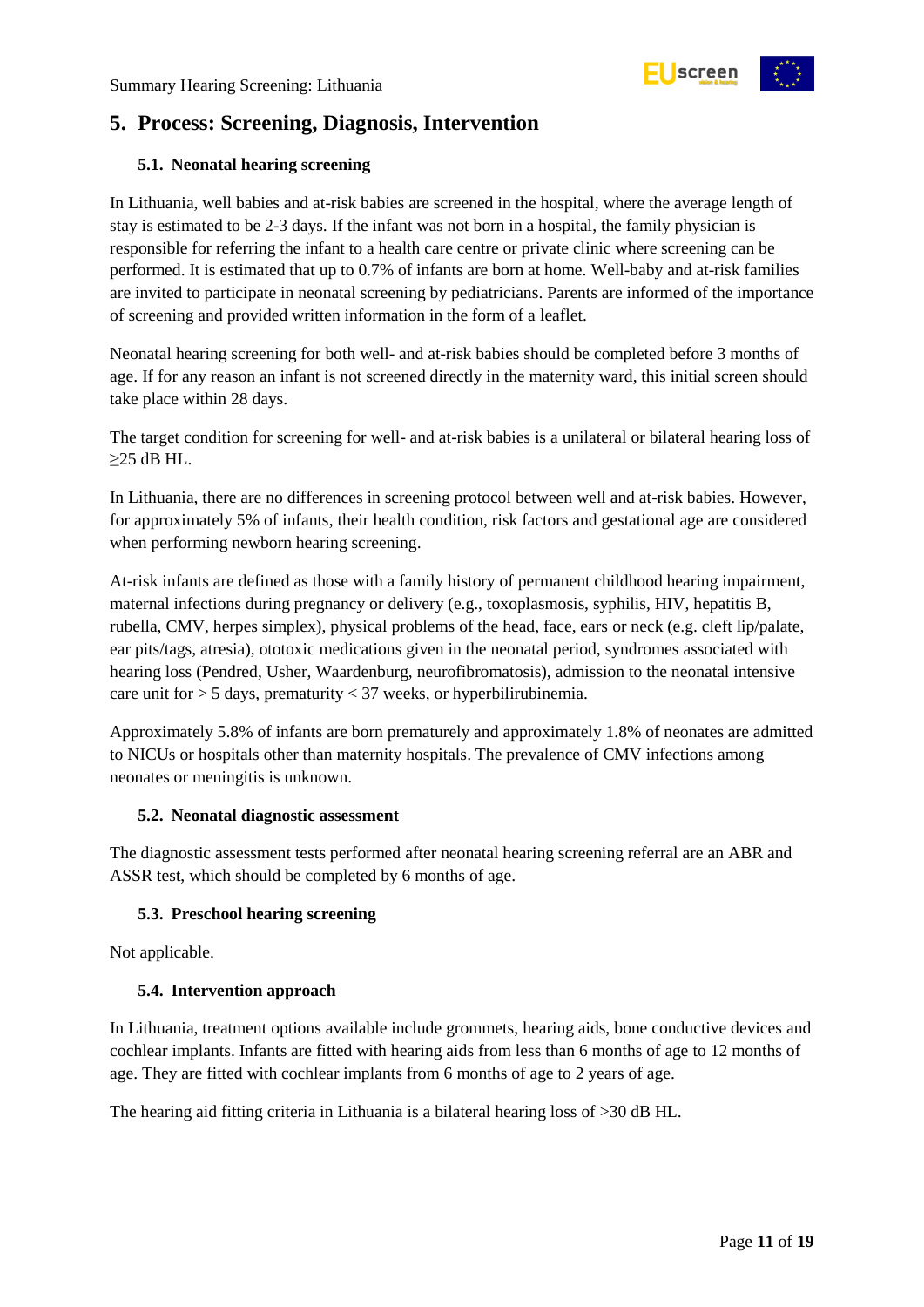

### <span id="page-11-0"></span>**6. Hearing Screening Protocols**

Hearing screening protocols are described for neonatal hearing screening (well and at-risk) as well as for preschool hearing screening when applicable.

- The Test performed is the screening technique used
- The Age of the child is indicated in hours, days, months or years
- Referral criteria may be the lack of an OAE response at specified frequencies, a responsewaveform repeatability constant, the absence of an aABR response at a specified intensity, or an absent behavioural response at a specified intensity. Referral criteria may be defined within a protocol or limited based on the device used.
- The Device is the screening device used.
- Unilateral Referrals indicates whether children are referred if only one ear fails screening.
- The Location is where the screening takes place

#### <span id="page-11-1"></span>**6.1. Neonatal hearing screening (well)**

The neonatal hearing screening programme in Lithuania for well babies without risk factors is a twostep OAE protocol. The first step typically occurs before discharge from the maternity ward and a rescreening test occurs at the hearing centre no more than 3 months after birth.

The first step is typically performed before discharge from the maternity ward; however, if screening was not performed before discharge or the infant was born outside of the maternity centre, then OAE1 can be performed in another institution (usually the hearing centre) no later than 28 days after discharge. Re-screening (step 2) is performed at the hearing centre in cases of a "no pass" result for OAE, no later than 3 months after birth.

|             |                            |                                                 |               | <b>Unilateral</b> |                    |
|-------------|----------------------------|-------------------------------------------------|---------------|-------------------|--------------------|
| <b>Test</b> | Age                        | Referral criteria                               | <b>Device</b> | Referrals?        | Location           |
| $OAE1*$     | $24-72$ hours <sup>†</sup> | 4 dB SNR for 3/6 freq<br>(Interacoustics, 2017) | Otoread       | Yes               | Maternity hospital |
| OAE2        | $<$ 3 months               |                                                 |               | Yes               | Hearing centre     |

\* A second OAE may be performed in the maternity hospital before discharge if the results indicate a noisy recording or if the baby is not settled. Otherwise, only one OAE is performed before discharge. † Infants are routinely screened in the maternity hospital at 24-72 hours; however, screening can also occur at outpatient clinics around the age of 3-5 days (and no later than 28 days) if screening was not performed before

discharge or if the infant was born outside of the hospital.

#### <span id="page-11-2"></span>**6.2. Neonatal hearing screening (at-risk)**

The screening process for infants considered at risk is identical to the process for well, healthy babies, with the exception that infants with risk factors that pass the OAE will be referred for a diagnostic assessment using behavioural measures at the age of 6-12 months.

#### <span id="page-11-3"></span>**6.3. Preschool hearing screening**

Not applicable.

<span id="page-11-4"></span>**Table 1:** Screening process for well babies in Lithuania.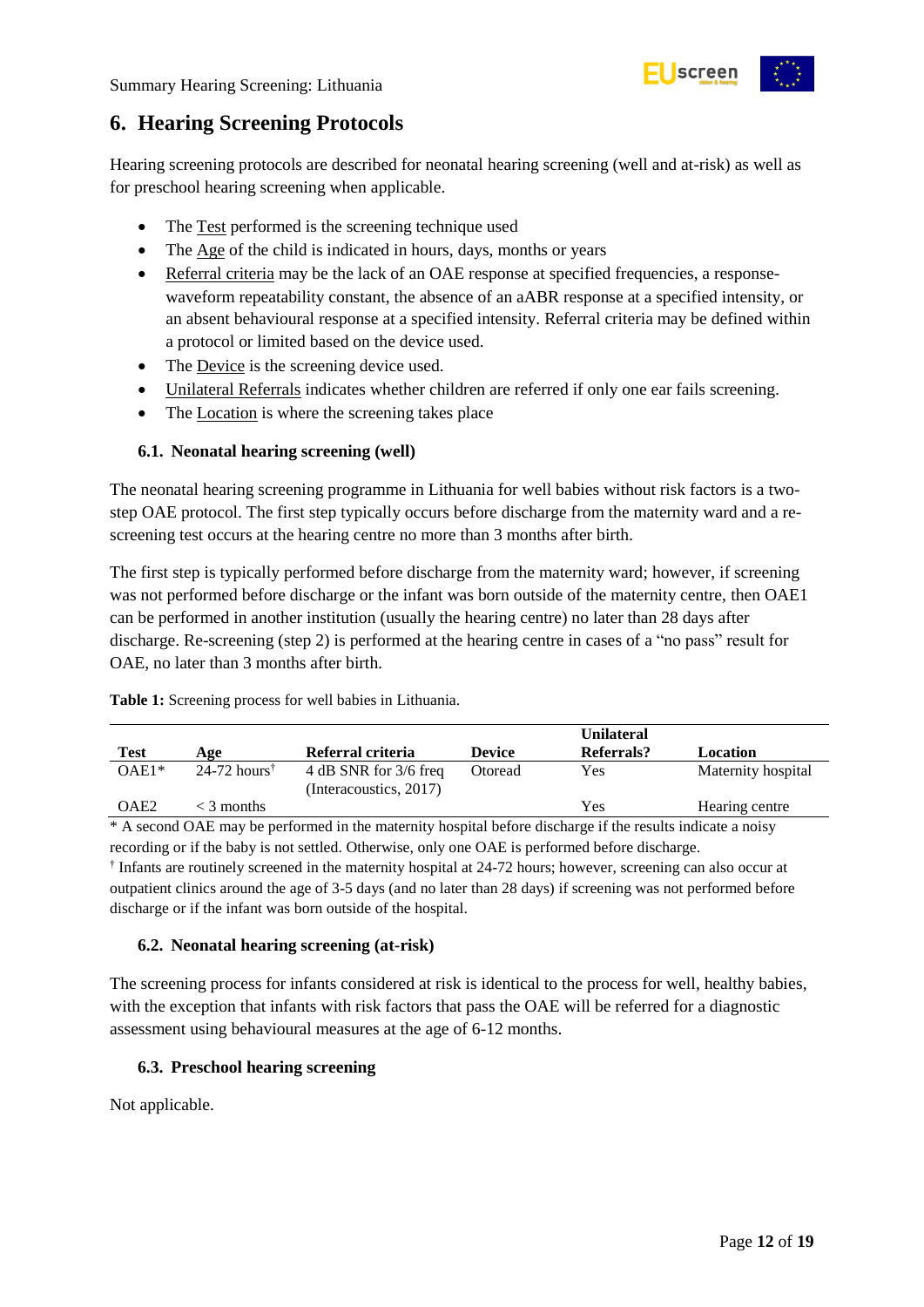

### <span id="page-12-0"></span>**7. Professionals**

#### <span id="page-12-1"></span>**7.1. Neonatal hearing screening (well)**

Screening for well babies is performed by nurses, midwives, neonatologists and/or pediatricians. Newborns not screened in the hospital will be referred by their family physician to an ENT clinic where ENT physicians or hearing specialists will screen hearing. Training is provided across 2 to 5 days in two parts, theoretical and practical, with the practical component taking place in the workplace.

#### <span id="page-12-2"></span>**7.2. Neonatal hearing screening (at-risk)**

Screening for at-risk infants is typically performed by nurses, though neonatologists and pediatricians are responsible for screening supervision. Practical training occurs in the workplace for these professionals.

#### <span id="page-12-3"></span>**7.3. Preschool hearing screening**

Not applicable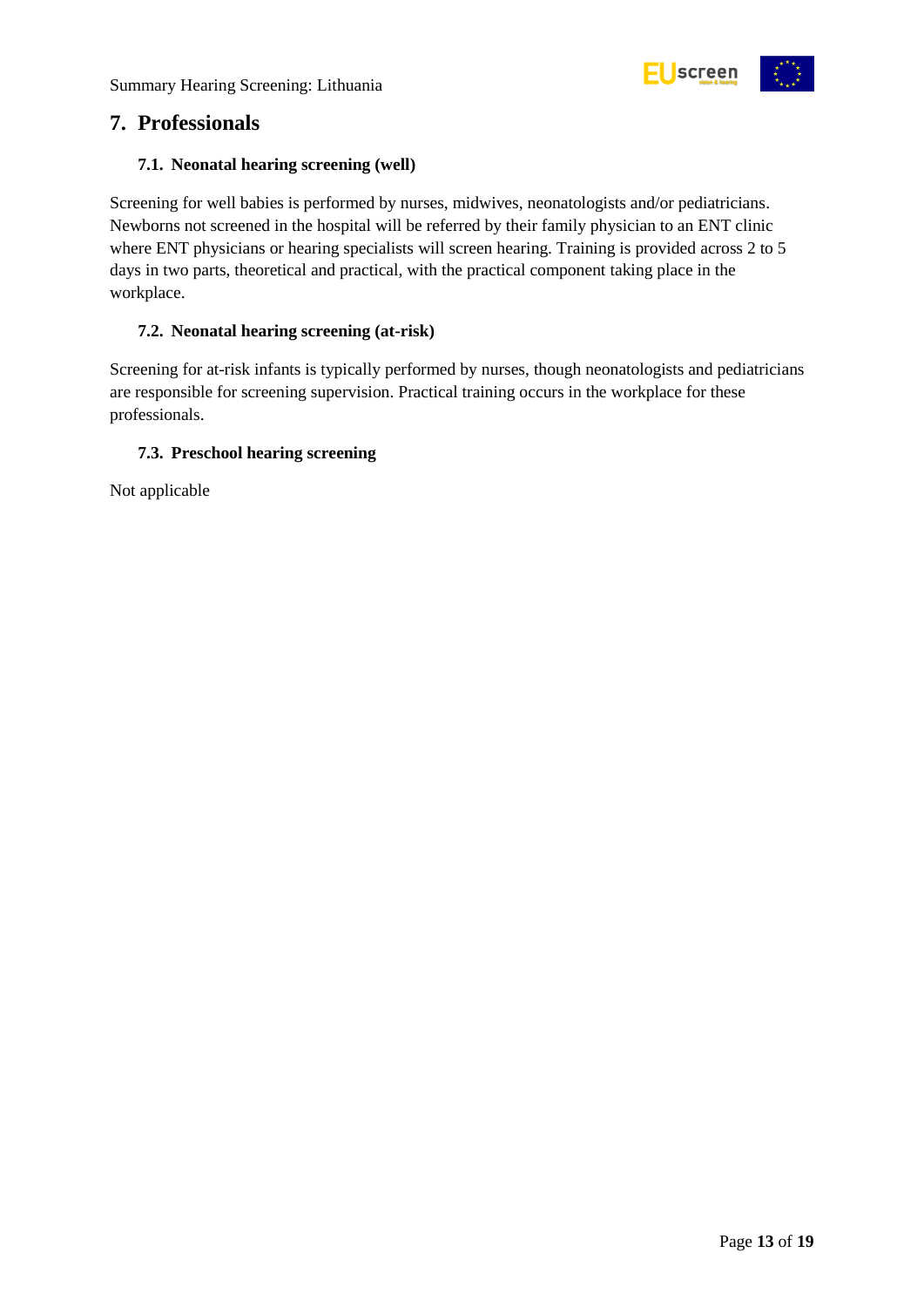

### <span id="page-13-0"></span>**8. Results: Neonatal Hearing Screening**

#### <span id="page-13-1"></span>**8.1. Coverage and attendance rates**

Calculated from 2016 data, coverage rates are only available for combined well-baby and at-risk groups. These groups are not separated in the database.

Coverage rates for the initial screening test are determined by information aggregated by maternity hospitals in Lithuania. In 2016, the coverage rate for recorded births in maternity hospitals was 98.1%. In other words, out of the total number of births recorded by maternity hospitals, 98.1% had an initial screening test performed (Health information Center, 2016). This figure includes 13 parents (0.05%) who refused hearing screening for their neonate (Health information Center, 2016).

Because data are only accumulated from maternity hospitals, home-birth infants would not be included in these percentages. As indicated, it is roughly estimated that up to 0.7% of infants are born at home. Furthermore, according to the national statistics tables, the number of total births documented in Lithuania in 2016 was 30 361 while the number of births reported by maternity wards was 28 788 (Health information Center, 2016; Lithuanian Department of Statistics, 2018). This difference is reportedly due to babies that are born abroad but are registered in Lithuania. Screening results are documented only for births within the maternity ward. Therefore, this coverage rate figure did not account for about 5% of the births registered in Lithuania in 2016.

Data are not available on the coverage rate for infants referred to the second-step rescreening (OAE2) at the hearing centre.

Attendance rate for neonatal hearing screening is defined as the percentage of babies who completed the screening out of all babies offered screening. The number of infants that missed being *offered* the first step of screening is not specified, and therefore, attendance rate of screening cannot be determined.

#### <span id="page-13-2"></span>**8.2. Referral rates**

Referral rates for each step of the neonatal screening programme in all babies are presented in Table 2. However, the number of infants that were referred from step 2 to a diagnostic assessment is unknown.

<span id="page-13-5"></span>**Table 2:** Referral rates for each step of the neonatal hearing screening programme (among all infants) in Lithuania (Health information Center, 2016).

| <b>Referral Rate</b> |
|----------------------|
| 2.8                  |
| Unknown              |
|                      |

Referral rates assume 100% attendance. Rates reflect the number of infants referred out of the number of infants screened at each step.

The final referral rate to a diagnostic assessment from the OAE2 performed in the hearing centre is unknown.

#### <span id="page-13-3"></span>**8.3. Diagnostic assessment attendance**

The compliance rate for a diagnostic assessment after neonatal hearing screening is unknown as follow-up data after neonatal hearing screening are not collected.

#### <span id="page-13-4"></span>**8.4. Prevalence / Diagnosis**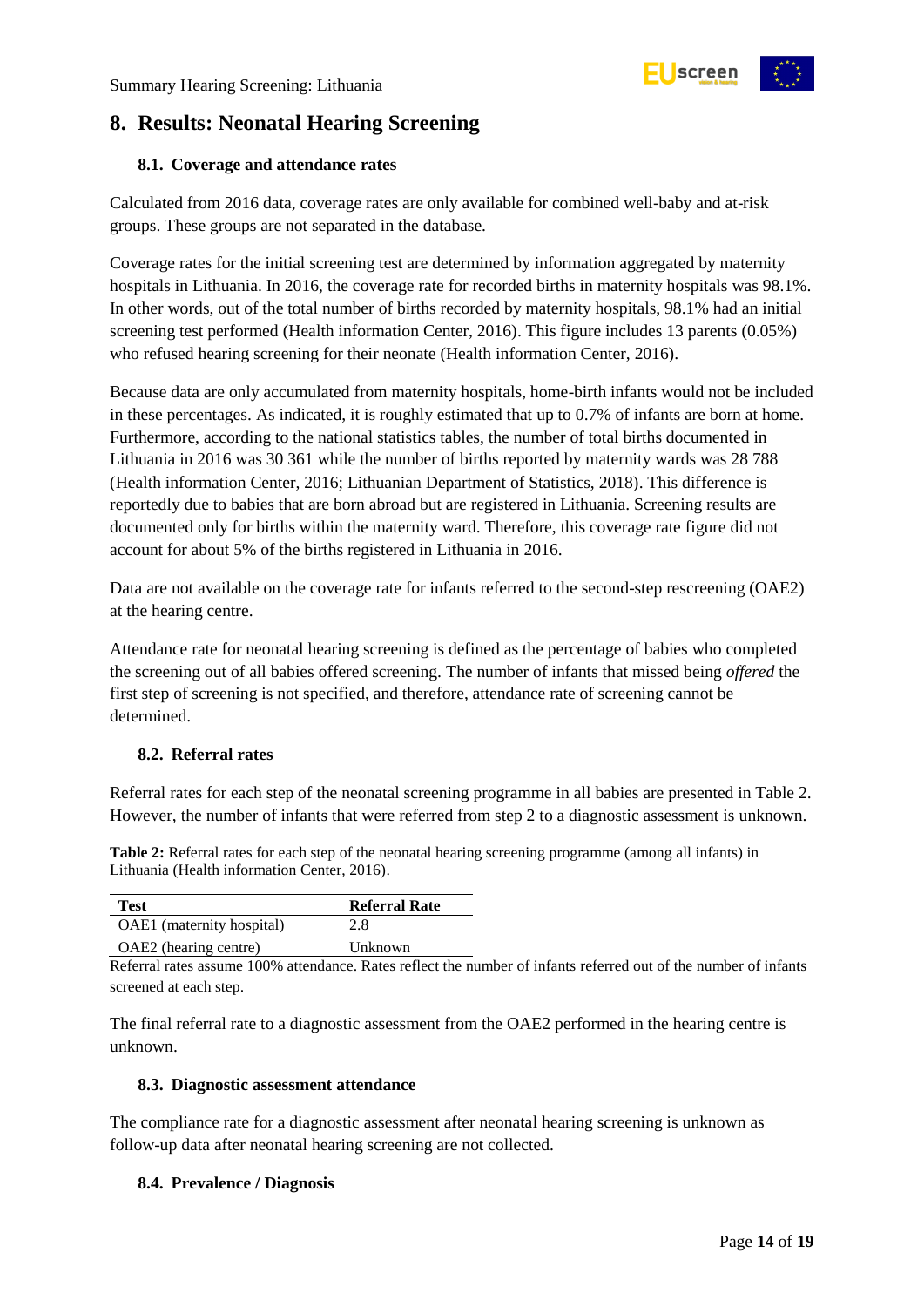

The prevalence values of permanent hearing loss among neonates in Lithuania are presented in [Table](#page-14-2)  [3.](#page-14-2)

<span id="page-14-2"></span>**Table 3:** Prevalence of neonatal permanent hearing loss (per 1000 neonates) in Lithuania (Vilnius University Hospital, Santaros Clinics, 2016; Lithuanian University of Health Sciences, Kaunas Clinics, 2016).

|                                              | <b>Bilateral</b> |              |              | Unilateral      |
|----------------------------------------------|------------------|--------------|--------------|-----------------|
|                                              | $>$ 40 dB HL     | $> 80$ dB HL | $>$ 40 dB HL | $\geq 80$ dB HL |
| Prevalence per 1000<br>(Clinical Data, 2016) | 2.19             | 0.62         | 0.28         | 0.17            |

While there is no preschool hearing screening in Lithuania, national statistics are available indicating the number of preschool-aged children with hearing loss. For children ages 4 though 6, 366 children are registered at a hearing care institution in 2016 (Lithuanian Department of Statistics, 2016). Calculated from the total population statistics for this age group (4, 5 and 6 year olds), a prevalence value can be estimated at 4.13 per 1000 children (Lithuanian Department of Statistics, 2016; Lithuanian Department of Statistics, 2016; Lithuanian Department of Statistics, 2018). More information about hearing loss among this age group is not available. For example, data are not available for type or severity of hearing loss for this population.

The prevalence of bilateral auditory neuropathy in Lithuania is not indicated, but the incidence of auditory neuropathy in all children (not exclusively infants) is approximately 4 new cases identified per year among healthy children and 6-8 new cases identified per year among NICU/at-risk children (Vilnius University Hospital, Santaros Clinics, 2016; Lithuanian University of Health Sciences, Kaunas Clinics, 2016).

#### <span id="page-14-0"></span>**8.5. Treatment success**

Approximately 88-89 infants are fitted with hearing aids per year in Lithuania, and approximately 16- 18 children are fitted with cochlear implants per year (Lithuanian University of Health Sciences, Kaunas Clinics, 2016; Vilnius University Hospital, Santaros Clinics, 2016).

#### <span id="page-14-1"></span>**8.6. Screening evaluation**

The percentage of false negatives is unknown, but considered to be very rare with 1-2 infants per year missed from neonatal hearing screening  $\left\langle \langle 1\% \rangle \right\rangle$ . The percentage of false positives after neonatal hearing screening is unknown as there is no database tracking follow-up after neonatal hearing screening.

Data are unavailable regarding the positive predictive value of a refer result.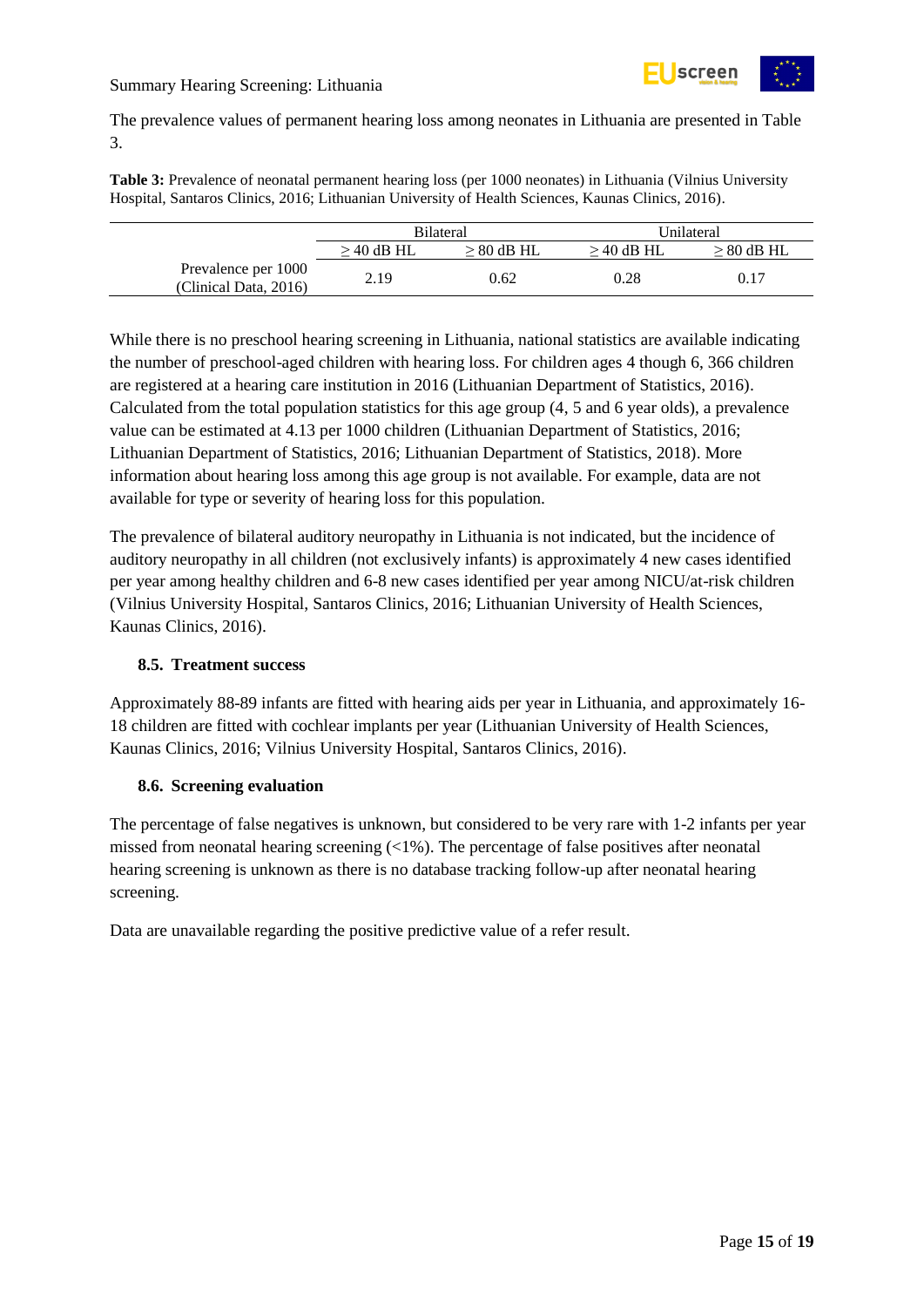

### <span id="page-15-0"></span>**9. Results: Preschool Hearing Screening**

### <span id="page-15-1"></span>**9.1. Coverage and attendance rates**

Not applicable

#### <span id="page-15-2"></span>**9.2. Referral rates**

Not applicable

#### <span id="page-15-3"></span>**9.3. Diagnostic assessment attendance**

Not applicable.

#### <span id="page-15-4"></span>**9.4. Diagnosis**

Not applicable.

#### <span id="page-15-5"></span>**9.5. Treatment success**

Not applicable.

#### <span id="page-15-6"></span>**9.6. Screening evaluation**

Not applicable.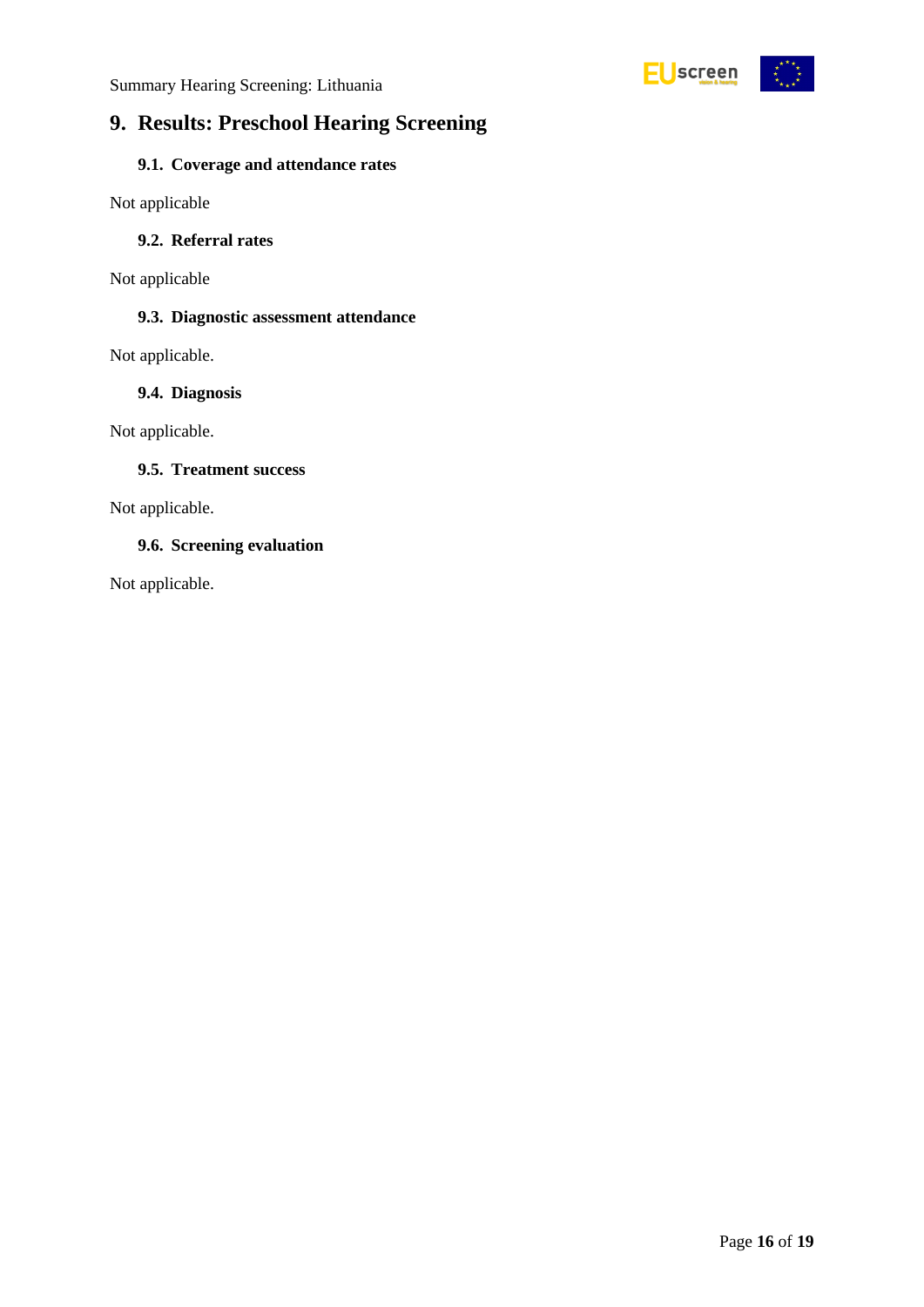

### <span id="page-16-0"></span>**10. Costs: Neonatal Hearing Screening**

Neonatal hearing screening in Lithuania is free of charge for parents. There is no financial reward when parents attend hearing screening, and there is no penalty for those who do not attend.

There has not been a cost effectiveness analysis completed in Lithuania.

#### <span id="page-16-1"></span>**10.1. Screening costs**

Neonatal hearing screening costs are not allocated separately from complete delivery costs, including postnatal care. The total costs for each newborn for delivery and postnatal care is €400 per infant.

#### <span id="page-16-2"></span>**10.2. Equipment costs**

#### (*Information extracted to protect commercially sensitive data*)

For 100 soft disposable OAE probe tips, the cost is  $640$  (Vilnius University Hospital, Santaros Clinics, Financial Dept, 2018).

#### <span id="page-16-3"></span>**10.3. Staff costs**

The 2017 yearly salary for physicians was  $\epsilon$ 11 468 and the yearly salary for a nurse was  $\epsilon$ 7 885. Education costs for a physician is approximately  $\epsilon$ 16 000 to 18 000 for state-funded medical studies. The education costs for a nurse or midwife who performs the primary OAE screening is  $64$  158, The education costs for specialist training is  $\epsilon$ 21 076 for a pediatrician or GP,  $\epsilon$ 26 345 for a neonatologist, and  $E15807$  for an ENT physician.

#### <span id="page-16-4"></span>**10.4. Diagnostic costs**

The cost for a consultation with an ENT physician is  $£13.39$ .

#### <span id="page-16-5"></span>**10.5. Amplification costs**

In Lithuania, children are treated for hearing loss, except for children whose deaf parents may refuse cochlear implant treatment.

The costs for the hearing aid treatment per patient for the first year was roughly estimated to be around  $\epsilon$ 200. The cost for cochlear implant treatment for the first year is estimated to be approximately  $\epsilon$ 25 000 (Ministry of Health). Follow-up costs after the first year are not available.

#### <span id="page-16-6"></span>**10.6. Social costs**

There is a total of 5 schools for deaf children in Lithuania; however, data on the number of children attending these schools, and the costs for attending special education schooling, and the availability of special support in mainstream schools are unavailable.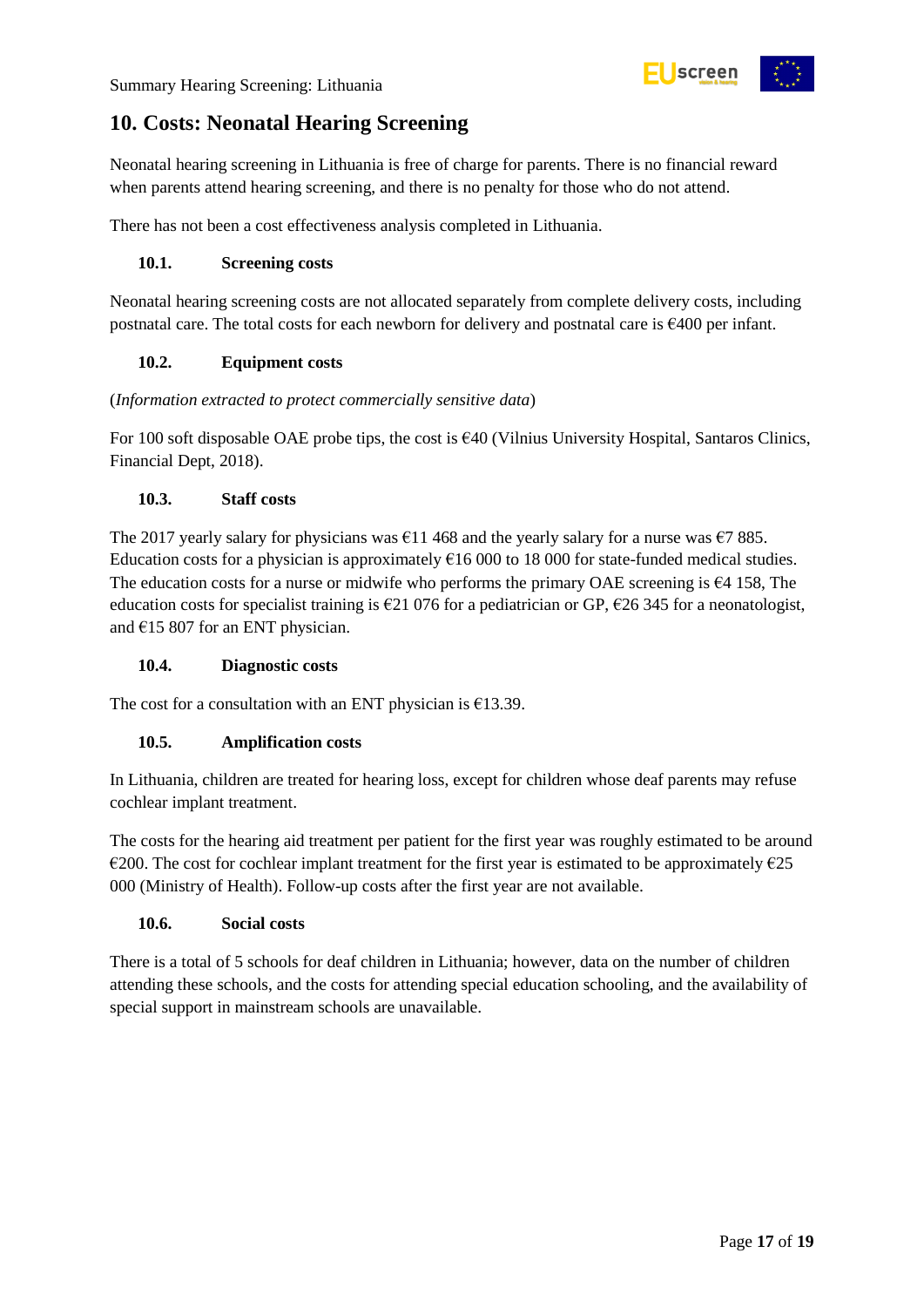

### <span id="page-17-0"></span>**11. Costs: Preschool Hearing Screening**

### <span id="page-17-1"></span>**11.1. Screening costs**

Not applicable.

#### <span id="page-17-2"></span>**11.2. Equipment costs**

Not applicable.

<span id="page-17-3"></span>**11.3. Staff costs**

Not applicable.

#### <span id="page-17-4"></span>**11.4. Diagnostic costs**

Not applicable.